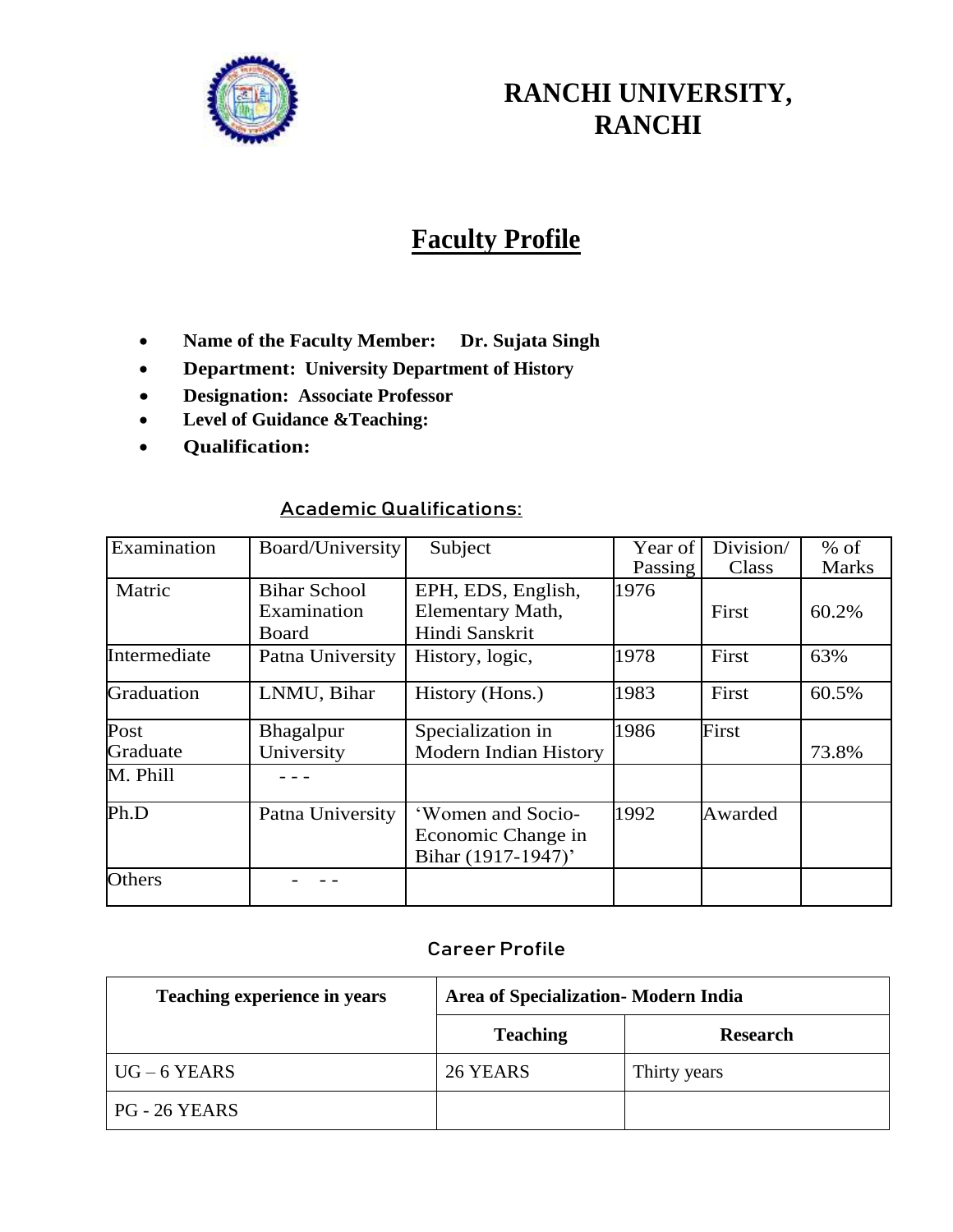### **Research Guidance:** M. Phil /Ph.D. /D.Sc. /D. Litt. (May 2017 to till date):

| Name of<br>Research<br>Scholar    | Registration No. $\&$<br>Date | Topic of research<br>work                                                                                         | <b>Present Status</b><br>(No. of Ph.D.<br>awarded<br>$\gamma$ ongoing) |
|-----------------------------------|-------------------------------|-------------------------------------------------------------------------------------------------------------------|------------------------------------------------------------------------|
| M Phil (2017-18)<br>Sandeep Kumar |                               | Rajmahal ke<br>bhaugolik parivesh<br>mein rajnitik<br>shaktiyon ka udbhav<br>evam vikas: ek<br>aitihasik adhyayan | Awarded                                                                |
| Ph. D.<br>Dr. Mohit Kumar<br>Lal  |                               | Lohiawadi Darshan<br>vartman sandarbh<br>mein                                                                     | Awarded                                                                |

## **Books authored/Edited/Co-Author Chapter in Book (May 2017 to till date)**

| Name of Books             | Subject        | Sole or   | <b>ISBN</b>                     | Date of                       | Name of    |
|---------------------------|----------------|-----------|---------------------------------|-------------------------------|------------|
|                           |                | Co-Author |                                 | <b>Publication Publishers</b> |            |
| <b>Rethinking the</b>     | Modern         |           | Chapter in Book ISBN-13:978-93- | 2017                          | Concept    |
| <b>Contributions of</b>   | Indian History |           | 5125-260-3                      |                               | Publishers |
| <b>Maulana Abul</b>       |                |           |                                 |                               |            |
| Kalam Azad,               |                |           |                                 |                               |            |
| (ed.)                     |                |           |                                 |                               |            |
| <b>Prefacing History:</b> |                |           | 978-93-90155-93-                | 2020                          | Author's   |
| <b>Text and Context</b>   | , ,            | ,,        |                                 |                               | Press      |
|                           |                |           |                                 |                               |            |
|                           |                |           |                                 |                               |            |

## **Number of Research papers published in Journals/Periodical (May 2017 to till date)**

| Sr. No. | Title with page Nos.                                                       | <b>ISSN</b> | Name of Journal                                                                                          | Date of Publication |
|---------|----------------------------------------------------------------------------|-------------|----------------------------------------------------------------------------------------------------------|---------------------|
| 1.      | The Bihar Earthquake<br>of 1934: Gandhi's                                  | 0022-1562   | Journal of Historical<br>Research,                                                                       | 2017                |
|         | Approach to Disaster<br>Management                                         |             | <b>PG Department of History</b>                                                                          |                     |
| 2.      | Presidential Address of 0022-1562<br>Maulana Abul Kalam<br>Azad at Ramgarh |             | ,,                                                                                                       | 2019                |
| 3.      | <b>Tribal Patrilineal</b><br><b>Structure and Emerging</b><br>Issues       |             | Sera Durang, Volume 2,<br><b>Research Journal</b><br>Of Dr. Ramdayal Munda<br>Tribal Research Institute, | 2019                |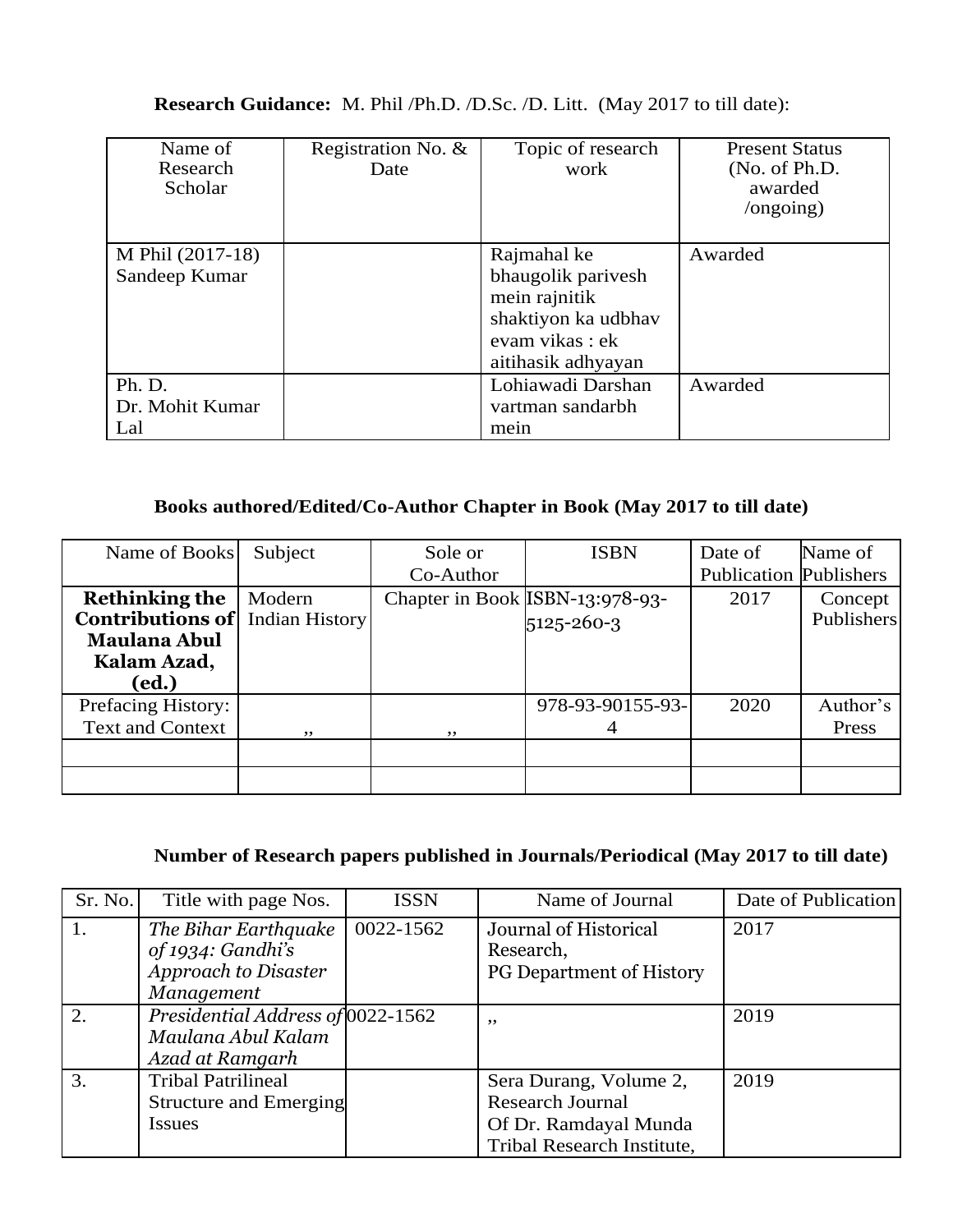|  | Govt. of Jharkhand |  |
|--|--------------------|--|
|  |                    |  |
|  |                    |  |

#### **No. of seminars/conferences/workshop attended/organized (May 2017 to till date):**

| <b>Seminar/Conference</b>                  | Date of Participation | National/            |
|--------------------------------------------|-----------------------|----------------------|
| (Special Lectures)                         |                       | <b>International</b> |
| Itihaskaron Ki Najar Mein Santal Hul       | 30.06.18              | National             |
| Birsait and other peaceful social-cultural | 18.11.2019            | National             |
| Movements                                  |                       |                      |
| Shaheed Jatra Tana Bhagat avam Mahatma     | 02.10.18              | National             |
| Gandhi ke Satyagrah avam Ahinsa ke Darshan |                       |                      |
| Workshop on Approaching the Sources in     | 02.12.2021            | <b>National</b>      |
| Archives, Record Rooms, Libraries and      |                       |                      |
| <b>District Headquarters</b>               |                       |                      |

#### **No. of FIP/refresher courses/summer trainings attended/organized (May 2017 to till date):**

| Date | Period | Venue |
|------|--------|-------|
|      |        |       |
|      |        |       |

**Any other academic, administrative and socially relevant contributions/consultancy and awards:**

### **Evaluator of Books**

- 1. Veer Telanga Kharia, TRI, Government of Jharkhand, 2018.
- 2. Amar Shaheed Gaya Munda, TRI, Government of Jharkhand, 2018

#### **Referee**

1. Research article for Journal of Social Research Foundation, vol. 6, Kanpur, 2018

#### **Project: -**

Major Project on Santal Hul, Ramdayal Munda Tribal Research Institute, Government of Jharkhand, 2019.